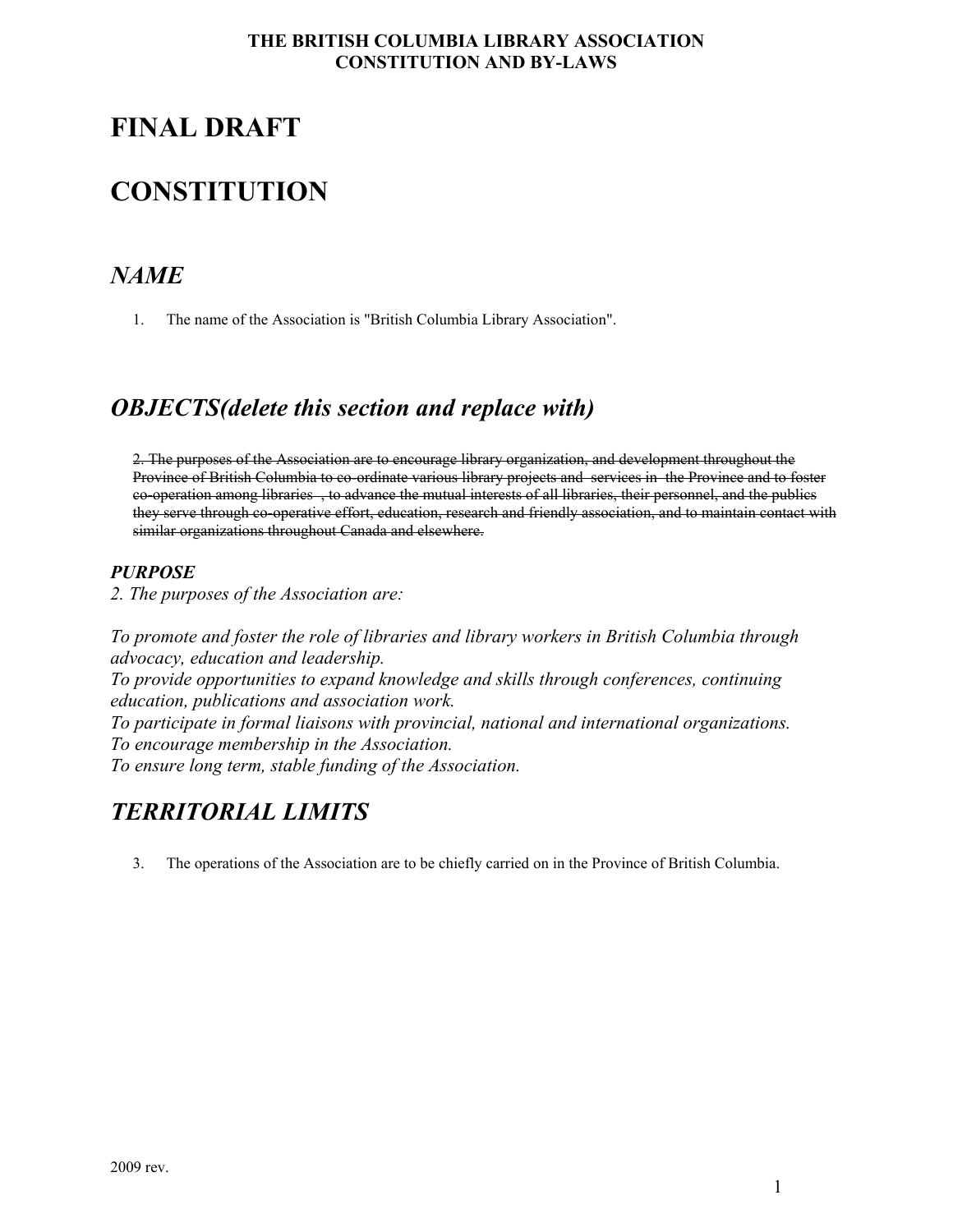# **BY-LAWS**

#### **1. INTERPRETATION**

In these By-Laws and all other By-Laws of the Association, unless the context otherwise requires, words importing the <del>masculine</del> feminine gender shall include the feminine masculine gender as the case may be and vice versa.

#### **2. MEMBERS**

- 2.1 Membership of the Association shall be made up of the following:
	- (a) Personal Members:

Individuals engaged in library, archival or information work, members and past members of library boards, those retired from the library, archival or information fields, and other individuals supportive of the purposes of the Association;

(b) Student Members:

Students enrolled in a recognized program in library, information or archival studies at a college or university. First-year These students will be provided complimentary one-year memberships, for the period of time they are enrolled in such programs and are eligible for a reduced student rate for the following year;

(c) Honorary Members:

Individuals who have rendered outstanding service to the library field and the Association. One-year honorary memberships may be granted. Distinguished individuals in the field may have lifetime honorary memberships conferred upon them by the Board of Directors;

(d) Institutional Members:

Libraries and library schools in British Columbia, library, archival associations with whom the Association exchanges membership on a reciprocal basis, and other organizations supportive of the purposes of the Association;

e) Commercial Members:

Commercial enterprises doing business with libraries.

- 2.2 Application for membership shall be in such form as may be prescribed by the Board of Directors.
- 2.3 A register of members shall be kept by the Association Office who shall enter therein the full name, resident address and occupation of every member, together with the date on which she was admitted as a member, her<del>is</del> membership category and section affiliation and the date on which she ceased to be a member. The Association shall comply with the privacy laws of British Columbia.
- 2.4 Membership dues and fees: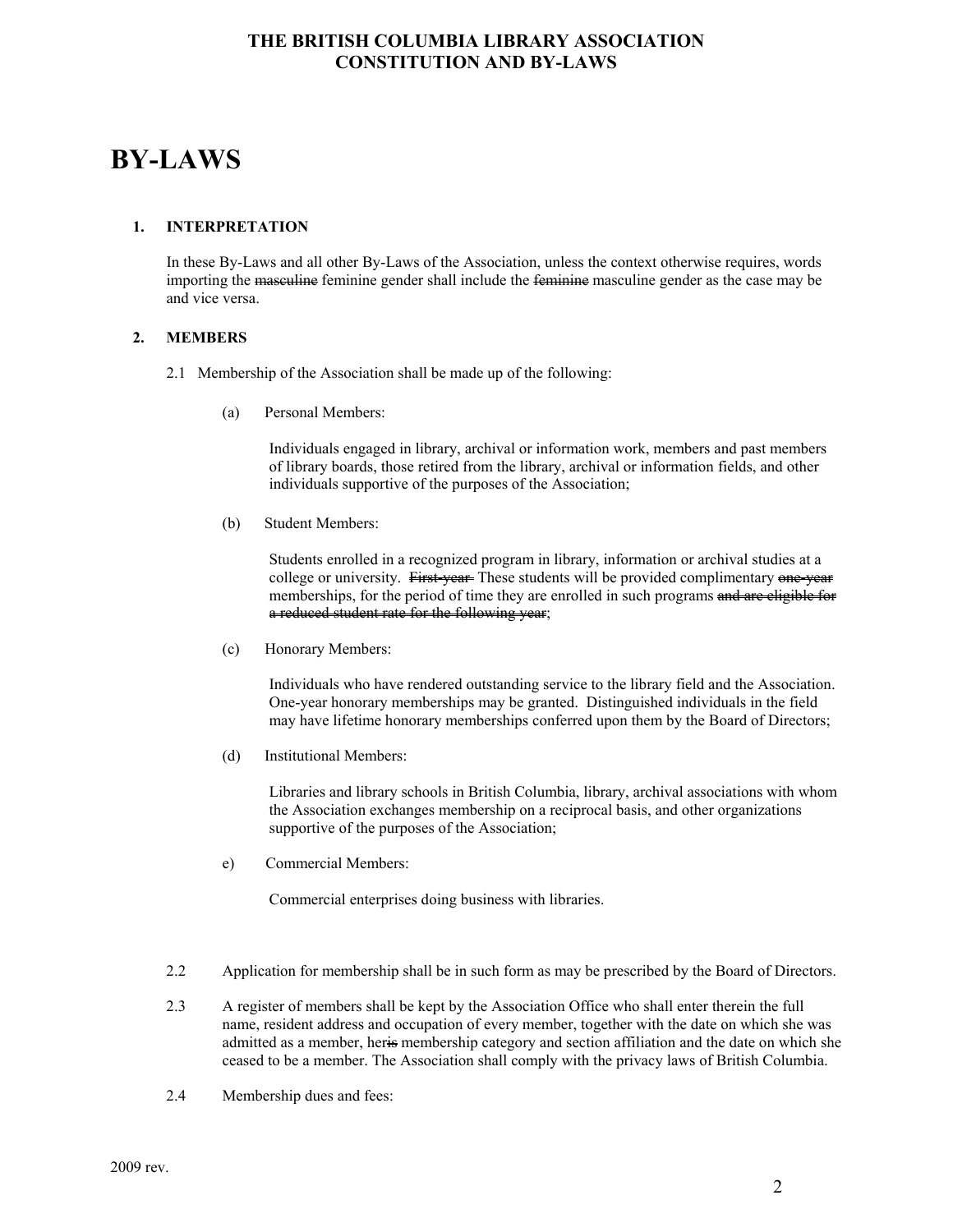Every member shall pay assessed dues and levies. A person shall cease to be a member in good standing of the Association on being in arrears of membership dues and other levies for one (1) month;

The annual fees shall be determined by the Board of Directors and approved by the membership by ordinary resolution at the Annual General Meeting.

#### **3. RIGHTS AND DUTIES OF MEMBERS**

- 3.1 Every member shall uphold the Constitution and comply with the By-Laws of the Association.
- 3.2 Every member shall receive the official newsletter of the Association.
- 3.3 All members in good standing shall have voting privileges.
- 3.4 Personal members in good standing may hold office.
- 3.5 Institutional members may shall by notice in writing to the Association at the time of payment of annual dues, appoint a representative who shall have voting privileges, and as a consequence of this appointment, exercise the rights of a personal member as is set out in Section 9 (Voting). Such appointment may be changed at any time by the institutional member upon ten (10) days' notice in writing to the Association.
- 3.6 A member shall notify the Association of any circumstances which affect her membership (including but not limited to a change of address) or heris resignation within fourteen (14) days of such a change.
- 3.7 A person shall cease to be a member of the Association
	- a) by delivering heris resignation in writing to the Association or by mailing it to the address of the Association, or
	- b) on heris death, or
	- c) in the case of an institution its dissolution, or
	- d) on having been a member not in good standing for a period of time prescribed by the By-Laws, or
	- e) on being expelled.
- 3.8 A member of the Association may be expelled by special resolution of the members passed at a general meeting.
	- a) a member may be expelled only on the grounds that she has failed to abide by the goals, objectives or reasons objects purposes of the Association;
	- b) notice of the special resolution for expulsion shall be accompanied by a brief explanation of the reason for the proposed expulsion.
	- c) the member who is the subject of the special resolution for expulsion shall be given the opportunity to be heard at the general meeting prior to the special resolution being put to a vote.

#### **4. BOARD OF DIRECTORS**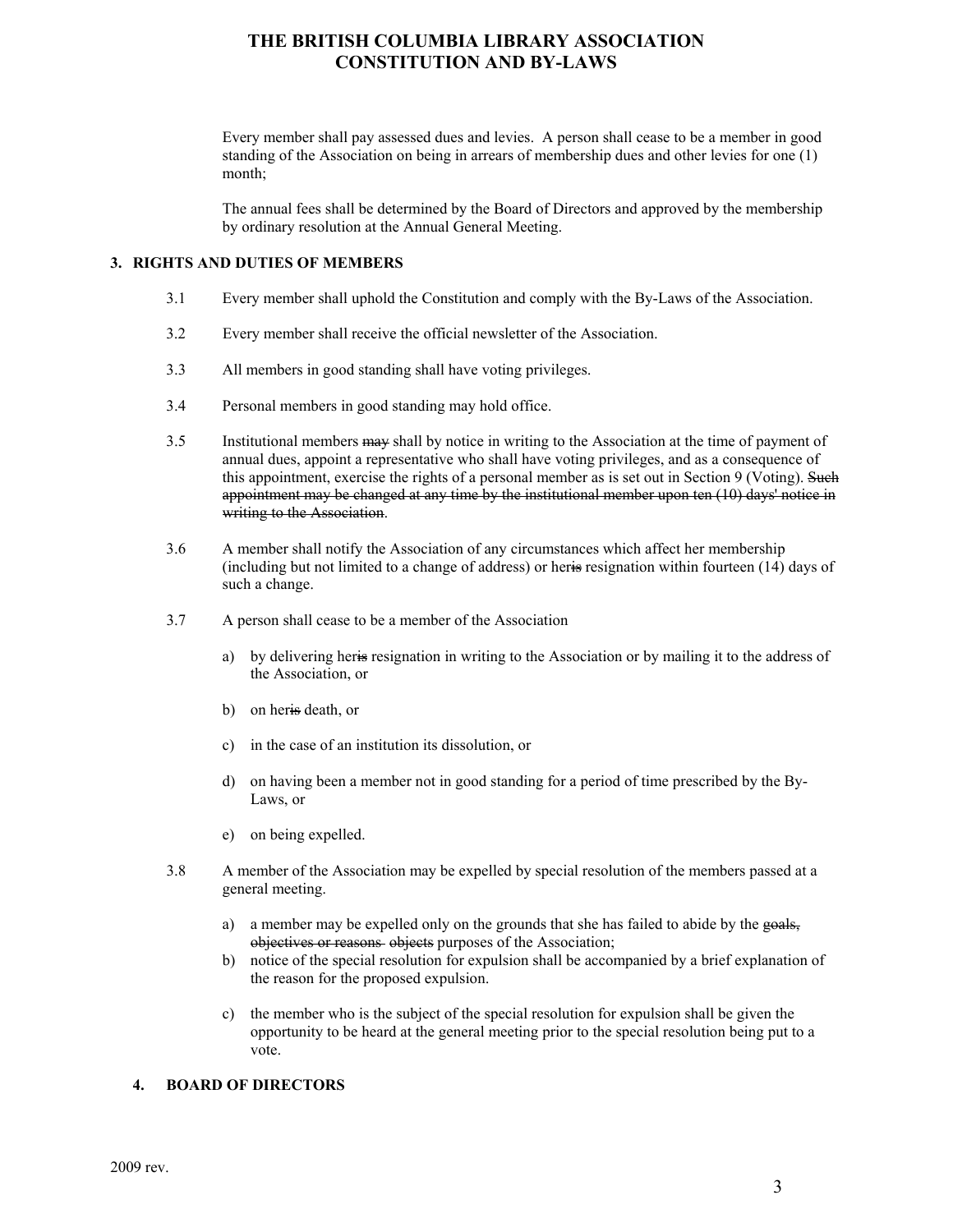- 4.1 The Board of Directors shall consist of the Officers of the Association, the Past President, the Treasurer-Elect, four Councilors at large Directors at large and one Director for each Section of the Association. The Editor of the official newsletter, the Executive Director, the Office Manager, one student representative from each post-secondary institution that has a library and archival training and education institution program in BC, and any other person designated by the President as a special liaison position shall be an ex-officio members of the Board of Directors.
- 4.2 The Officers of the Association shall be the President, Vice-President/President-Elect, Recording Secretary, Treasurer, and Second Vice-President.
- 4.3 All members of the Board of Directors, whether elected or appointed, shall be eligible to vote. Exofficio members do not have a vote.

#### **5. TERMS OF OFFICE**

- 5.1 The Vice-President shall serve a three (3) year term: the first year after heris election as Vice-President, the second year as President, and the third year as Past-President.
- 5.2 The Membership Secretary Second Vice-President shall serve a one (1) two (2) year term.
- 5.3 The Treasurer shall serve a two (2) year term; the first year as Treasurer-Elect and the second as Treasurer.
- 5.4 Three of the Councilor at Large Directors at large positions will be elected for two-year terms with the election of one two-year position taking place in an alternate year. The President at, or as soon as possible after, the Annual General Meeting, shall appoint one of the Directors at large annually.
- 5.5 One Director shall be elected or appointed annually by each Section of the Association.
- 5.6 The Recording Secretary shall be appointed annually by the Board of Directors.
- 5.7 The Board of Directors shall hold office until March 31 each year, or until their successors are elected or appointed, whichever is the later date.
- 5.8 A retiring member of the Board of Directors shall be eligible for re-election.
- 5.9 Any person ceasing to be a member in good standing of the Association shall also cease to be an Officer or Director of the Association.
- 5.10 The office of a Director shall be declared vacant upon:
	- a) written notice of resignation delivered to the Board of Directors;
	- b) the effective date of a special resolution for removal from office passed by three quarters (3/4) vote of those present at a meeting of the Association;
	- c) the death of such Director.
- 5.11 The Board of Directors may fill vacancies in the Board of Directors by appointment, such appointees to act until the next Annual General Meeting.

#### **6. ELECTION OF DIRECTORS AND OFFICERS**

6.1 There shall be a Nominating Committee, appointed by the Board of Directors, and chaired by the Past President, whose duties shall be: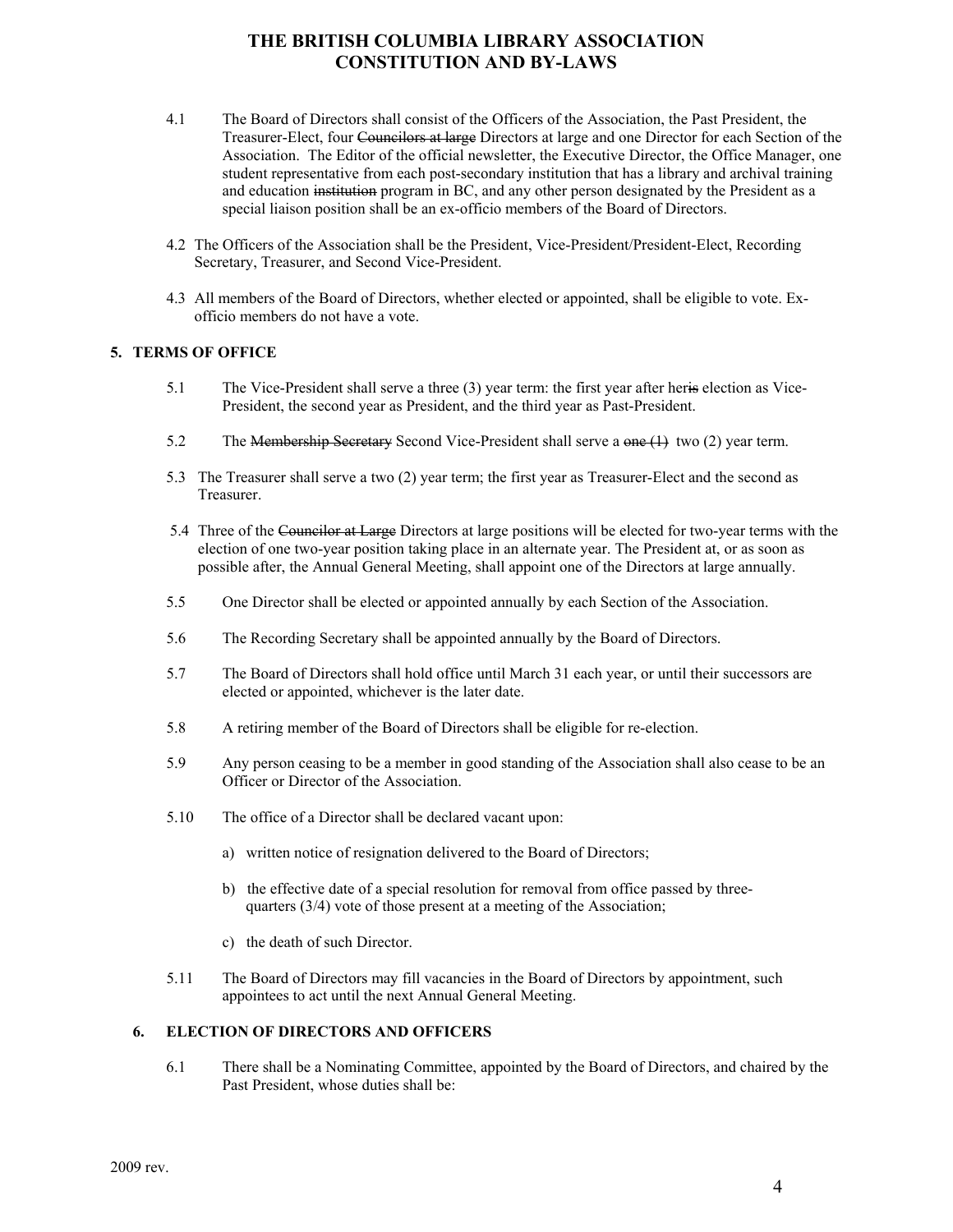- a) To prepare a suggested slate of Officers and Directors, to distribute it to the members at least two (2) months least one (1) month before the Annual General Meeting, and at the same time to call for further nominations. Each such further nomination shall be signed by three (3) members and be accompanied by the written consent of the nominee. Each such further nomination must be in the hands of the Nominating Committee  $\theta$ calendar month three (3) weeks before the date of the Annual General Meeting. Nominations will not be accepted from the floor. Each nominee shall be a personal member in good standing of the Association.
- b) If there is more than one nomination for an office, to prepare a ballot which shall be sent to each member at least three (3) weeks two (2) weeks before the Annual General Meeting.
- c) To take charge of the conduct of all elections and counting and tabulation of all votes cast. A tied vote shall be decided by the Chairman person of the Nominating Committee.
- d) To report the result of the election to the membership at the Annual General Meeting of the Association.

#### **7. DUTIES OF OFFICERS**

- 7.1 The President Executive Director shall be the Chief Executive Officer
- 7.2 The President shall preside at all meetings of the Association at which she is present. The President, or Vice-President, with the Recording Secretary or other officer appointed by the Board of Directors for this purpose, shall certify all minutes and documents requiring certification. The President shall represent the Association as required.
- 7.3 The President President and Executive Director shall be a members ex-officio of every committee of the Association.
- 7.4 The President Executive Director shall conduct the correspondence of the Association and shall oversee the filing with the Registrar of Companies, in duplicate, every Resolution of the Association, and the filing of all other information required under the Society Act R.S.B.C. 1996, c. 433 including the following:
	- a) A balance sheet containing particulars of liabilities and assets and a statement of income and expenditures, within thirty (30) days after the Annual General Meeting.
	- b) A list of the Board of Directors with their names, addresses, occupations, and dates of election.
	- c) The number of voting members.
- 7.5 The Vice-President shall assist the President in her duties, and preside at meetings of the Association in the absence of the President. She shall, in the absence or disability of the President, perform the duties and exercise the powers of the President.
- 7.6 The Recording Secretary shall be responsible for recording the minutes of all meetings of the Association and of the Board of Directors, and for providing the BCLA Office Manager with such minutes for the safe custody. of all such minutes
- 7.7 The Treasurer shall, in conjunction with the Accounting Clerk, keep the financial records, including books of account, necessary to comply with the Society Act; and render financial statements to the directors, members, and others when required.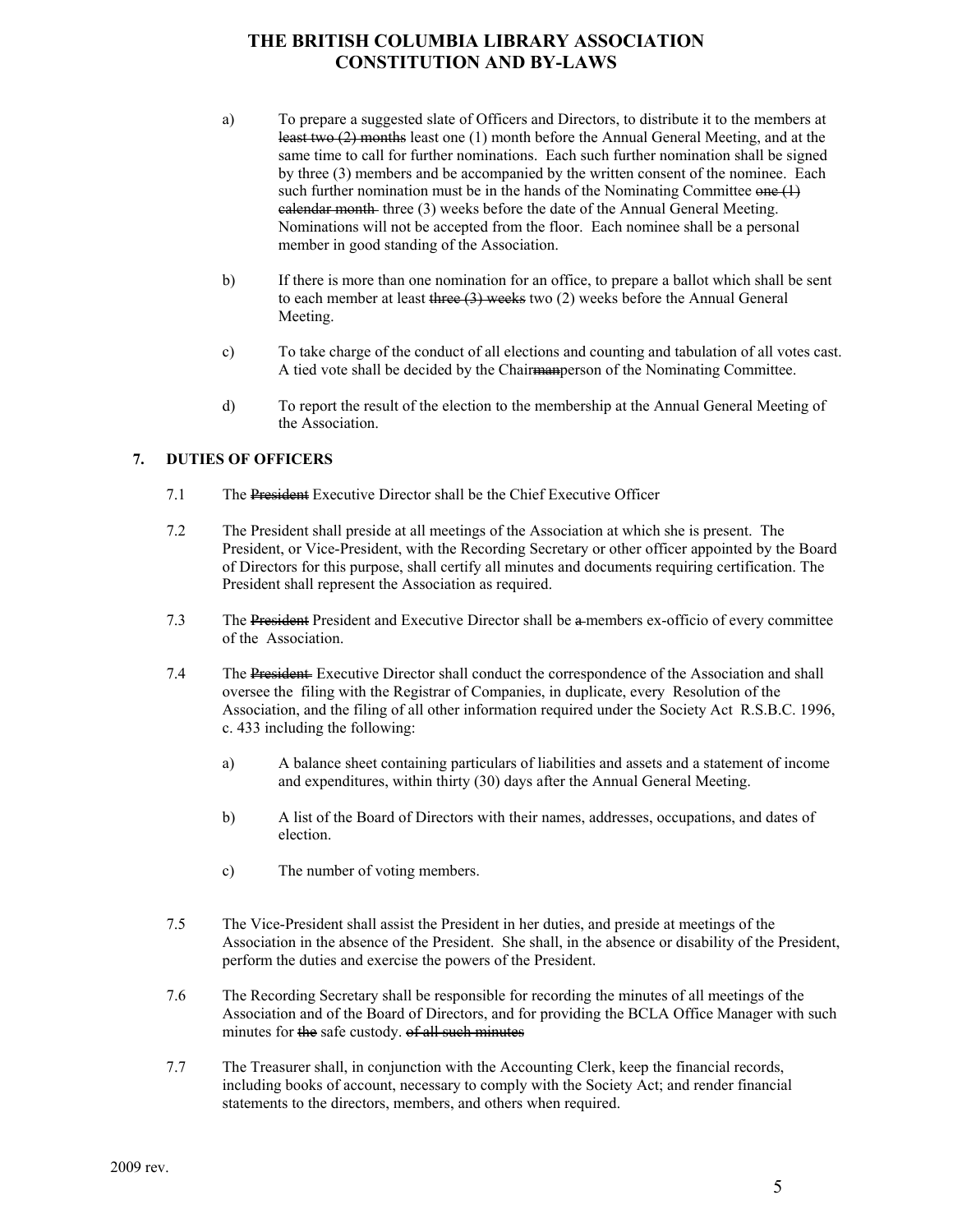7.8 The BCLA Office Manager shall oversee the maintenance of the Register of Members described in By-Law 3. He shall make available to the President, within ten (10) days after the Annual General Meeting, the number of voting and non-voting members

#### **8. MEETINGS**

- 8.1 The Annual General Meeting of the Association shall be held at such time and place as the Board of Directors may determine.
- 8.2 The Board of Directors shall give notice of the time and place of the Annual General Meeting to all members at least one (1) month prior to the meeting. If any Annual General Meeting duly called must be cancelled or being assembled fails to achieve a quorum, the Board of Directors may shorten the period of notice for a subsequent Annual General Meeting to fourteen (14) days.
- 8.3 General meetings of the Association may be called at any time at the instance of the Board of Directors, either upon their own initiative or upon the request in writing of ten (10%) per cent or more members of the Association provided that fourteen (14) days' notice of such General Meeting shall be sent to each member of the Association at her registered address, specifying the purpose of the meeting.
- 8.4 The order of business at all meetings shall be arranged by the Board of Directors by the Executive Director, in conjunction with the President.
- 8.5 A quorum at General Meetings of the Association shall be ten (10%) per cent of the members in good standing who are present, but never less than three (3) members.
- 8.6 The President, or in her absence the Vice-President, or any member who may be chosen by a majority of members present by a show of hands, shall preside at all meetings of the Association.
- 8.7 The Parliamentarian, or in her absence, the President, shall decide all questions of order.
- 8.8 The rules in Robert's Rules of Order, most recent edition, shall govern in all cases where they do not conflict with the By-Laws of the Association or the Society Act, R.S.B.C. 1996, c. 433 and amendments thereto.

#### **9. VOTING**

- 9.1 Members in good standing, or the appointed representatives of institutional members in good standing, shall be entitled to vote at a General meeting, either in person or by proxy.
- 9.2 An instrument appointing a proxy holder, whether for a specified meeting or otherwise, shall be in the form set out below, or in any other form that the Directors shall approve.

### **PROXY FORM THE BRITISH COLUMBIA LIBRARY ASSOCIATION**

The undersigned hereby appoints

(name)

 $\sigma$ f  $\blacksquare$ 

(resident address)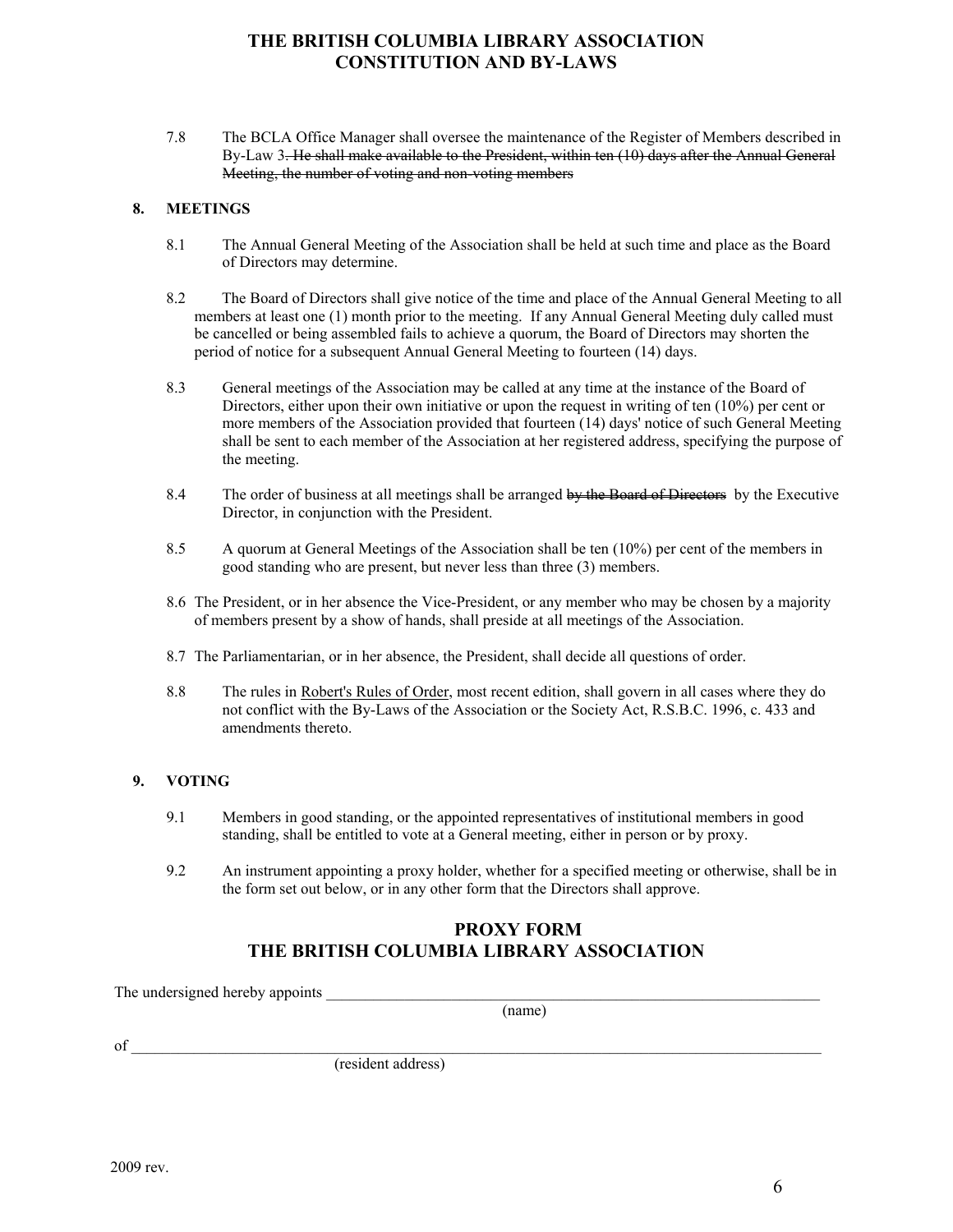| proxy for the undersigned to attend at and vote for and on behalf of the undersigned at the general meeting of the |  |  |  |
|--------------------------------------------------------------------------------------------------------------------|--|--|--|
|                                                                                                                    |  |  |  |
| and at any adjournment of that meeting.                                                                            |  |  |  |
|                                                                                                                    |  |  |  |
| Name of Member                                                                                                     |  |  |  |
| Signature of Member                                                                                                |  |  |  |

#### **10. PROCEEDINGS OF DIRECTORS**

- 10.1 The Board of Directors shall, subject to the Constitution and By-Laws of the Association and the requirements of the Society Act, R.S.B.C. 1996, c. 433 and amendments thereto, carry on the work and administer the affairs of the Association.
- 10.2 The Board of Directors shall meet at the call of the President. A majority of the Board of Directors shall constitute a quorum.
- 10.3 Special meetings of the Board of Directors may be called at any time by the President, Vice-President, or any two Officers. Notice of such special meeting shall be given to all Directors Board Members at least twenty-four (24) hours before the meeting.
- 10.4 Meetings of the Board of Directors may be held without notice if all **Directors** Board members are present and agree that the meeting shall be a meeting of the Board of Directors and duly called.
- 10.5 A resolution adopted in writing under the hands of all of the Directors shall be of the same force as if it had been duly passed at a meeting of the Board of Directors.

 10.6 The President, or in her absence the Vice-President, or a Director chosen by the Board Members present at the meeting, shall preside at meetings of the Board of Directors.

- 10.7 The Board of Directors may make rules and regulations in order to conduct the affairs and achieve the purposes of the Association and vary those rules and regulations as they think fit, but such rules and regulations shall be invalid if they conflict with any of the By-Laws or Constitution now or hereafter enacted by the Association.
- 10.8 Directors shall not be entitled to remuneration for their services, but authorized expenditures incurred while on the business of the Association by any member may be reimbursed.

#### **11. FINANCE**

- 11.1 Membership fees shall be due and payable on the membership expiry date.
- 11.2 The Association shall have the power in a General Meeting to make levies for purposes authorized by the meeting in keeping with the purposes of the Association. Levies shall be paid by the members, within a period of three (3) months from the date of notification of the levy.
- 11.3 All payments to be made by the Association shall be by cheque signed by two Officers Directors or one Officer Director (as designated annually by the Board of Directors), and the Executive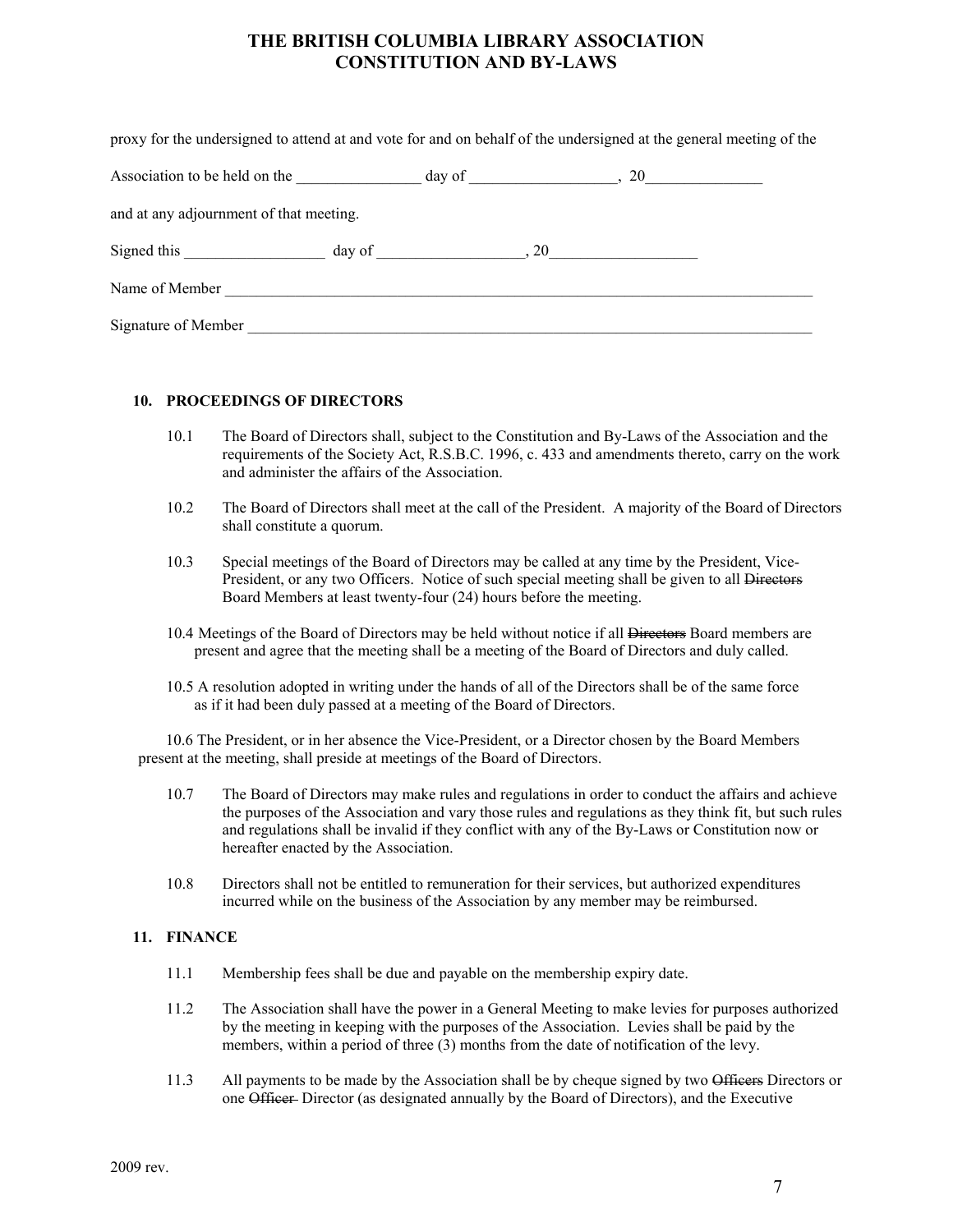Director for amounts exceeding \$5000. The Executive Director may authorize single expenditures up to and including \$5000. designated by the Board of Directors. Cheques to an amount set out by the Board of Directors may be signed by one Officer and the Executive Director.

- 11.4 The Board of Directors shall appoint annually an auditor who shall examine the accounts of the Association and prepare a financial statement to be forwarded by the **President** Executive Director to the Registrar of Companies within thirty (30) days after the Annual General Meeting.
- 11.5 Upon ten (10) days notice by a member to the President, the books and records of the Association shall be made available for inspection at a place and time mutually agreed upon by the Board of Directors and the member.
- 11.6 Only authority of a resolution in General Meeting shall exercise the borrowing powers of the Association. No debenture shall be issued without the sanction of Special Resolution.
- 11. 7 Sections, Committees and Interest Groups may apply to the Board of Directors for funding for their activities or meetings, or for financial, administrative and other support for specific projects or activities.

#### **12. SECTIONS**

- 12.1 Sections within the Association may be proposed on the petition of not less than ten (10%) per cent of members of the Association in good standing. The petition shall state the aims of the Section, which shall be in harmony with the objects of the Association, and shall include the proposed constitution. The petition shall be submitted to the Board of Directors at least sixty (60) days before any general meeting of the Association.
	- a) Such Section shall come into being if created by a Special Resolution at the Annual General Meeting of the Association and if approved by the Registrar of Companies under the Society Act, R.S.B.C. 1996, c. 433.
	- b) Constitutions and By-Laws of such Sections, and all amendments to such Constitutions and By-Laws as may be proposed from time to time, must be submitted to, and receive approval of, the Board of Directors before coming into force.
- 12.2 Members of sections shall also be members of the Association in good standing.
- 12.3 A Chairmanperson, Vice-Chair, Secretary, and other officers considered necessary shall be elected by the Section in the manner prescribed by the By-Laws of the Section. One officer will be designated as the Board Member.
- 12.4 The Association will provide meeting space at the annual conference for Sections. Those meetings will be free of charge and open to all members of the Association.
- 12.5 The Board of Directors may dissolve a Section which fails to maintain a membership of at least (10%) of the members of the Association or fails to uphold its Constitution and By-Laws.
- 12.6 Every member of a Section shall pay fees as assessed by and at the discretion of the Board of Directors.

#### **13. COMMITTEES**

13.1 Committees and Committee Chairsmen shall be appointed by the Board of Directors to perform duties specified by the Board of Directors or by the Association, and shall hold office for the time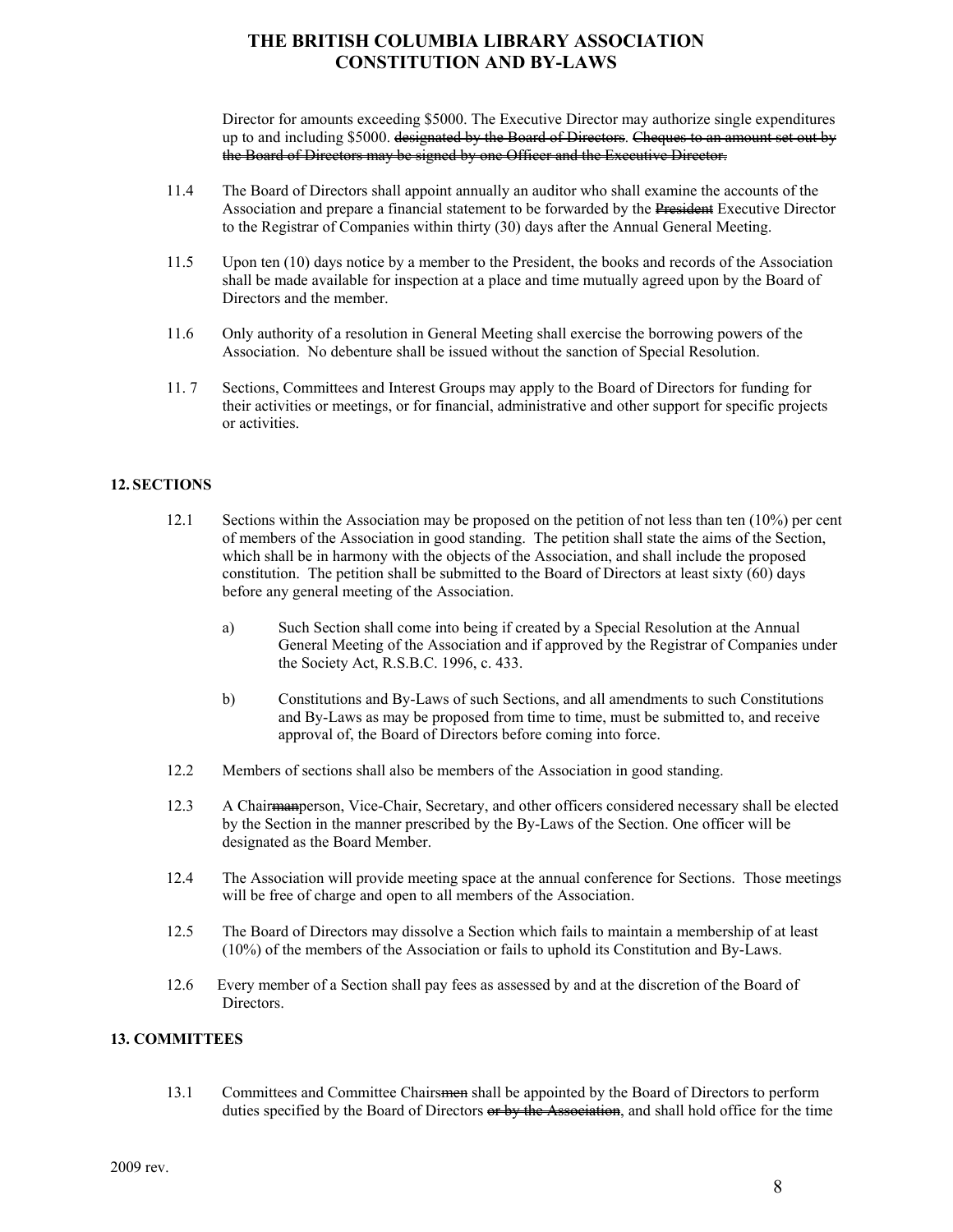specified, until their successors are appointed, or until they are discharged. The Committee Chairs may appoint a Vice-Chair to assist them in their duties; however one person will be designated as the primary representative of the Committee. The President Executive Director is ex-officio a member of every Committee.

- 13.2 A majority of a Committee shall be a quorum. The Board of Directors may fill a vacancy arising on a Committee by appointment.
- 13.3 The Chairs<del>men</del> of the Committees shall act in an advisory capacity to the Directors and assist them generally. They shall attend meetings of the Directors when requested, and perform such other duties as may be entrusted to them.
- 13.3 The Association will provide meeting space at the annual conference for Committees. Those meetings will be free of charge and open to all members of the Association.
- 13.4 Members of Committees shall also be members of the Association in good standing.

#### **14. INTEREST GROUPS**

- 14.1 The purpose of Interest Groups is to allow members of the Association having a common interest in some aspect of library service that is not dealt with in the formal structure of BCLA to meet and correspond on the subject. The Interest Groups are not as formally organized as Sections and Committees of the Association.
- 14.2 Interest Groups do not officially represent BCLA and cannot issue policy or position statements or media releases on behalf of the Association.
- 14.3 Interest Groups may be proposed on the application of not less than ten members of the Association in good standing. The application shall state the aims or terms of reference of the Interest Group and should be in harmony with overall BCLA goals, objectives and policies. The application shall be submitted to the Board of Directors for approval.
- 14.4 Interest Groups shall elect one of their members as Convenor. The Convenor may appoint a viceconvenor, but one person shall be designated as the primary representative of the Interest Group. The Convenor will be responsible for liaison with the Board of Directors and other BCLA Committees and will submit an annual report of the Interest Group's activities to the Board of Directors at the request of the Executive Director, and before the Annual Meeting. The Convenor shall attend meetings of the Directors when requested. Aside from the mandatory Convenor, each Interest Group may design its own structure to suit its needs.
- 14.5 The Association will provide meeting space at the annual conference for Interest Groups. Those meetings will be free of charge and open to all members of the Association.

#### The Association will provide access to the newsletter and other publications of the Association to communicate news of interest to both the Interest Group's members and the Association's general membership.

- 14.6 The Association shall not collect membership or other fees for Interest Groups. However, Interest Groups may independently elect to assess their members for dues.
- 14.7 The Association Board of Directors may vote to dissolve an Interest Group under any one of the following conditions:
	- a) an annual report has not been submitted by March 31 of every year;
	- b) a Convenor has not been chosen by the Interest Group by September 30 every year;